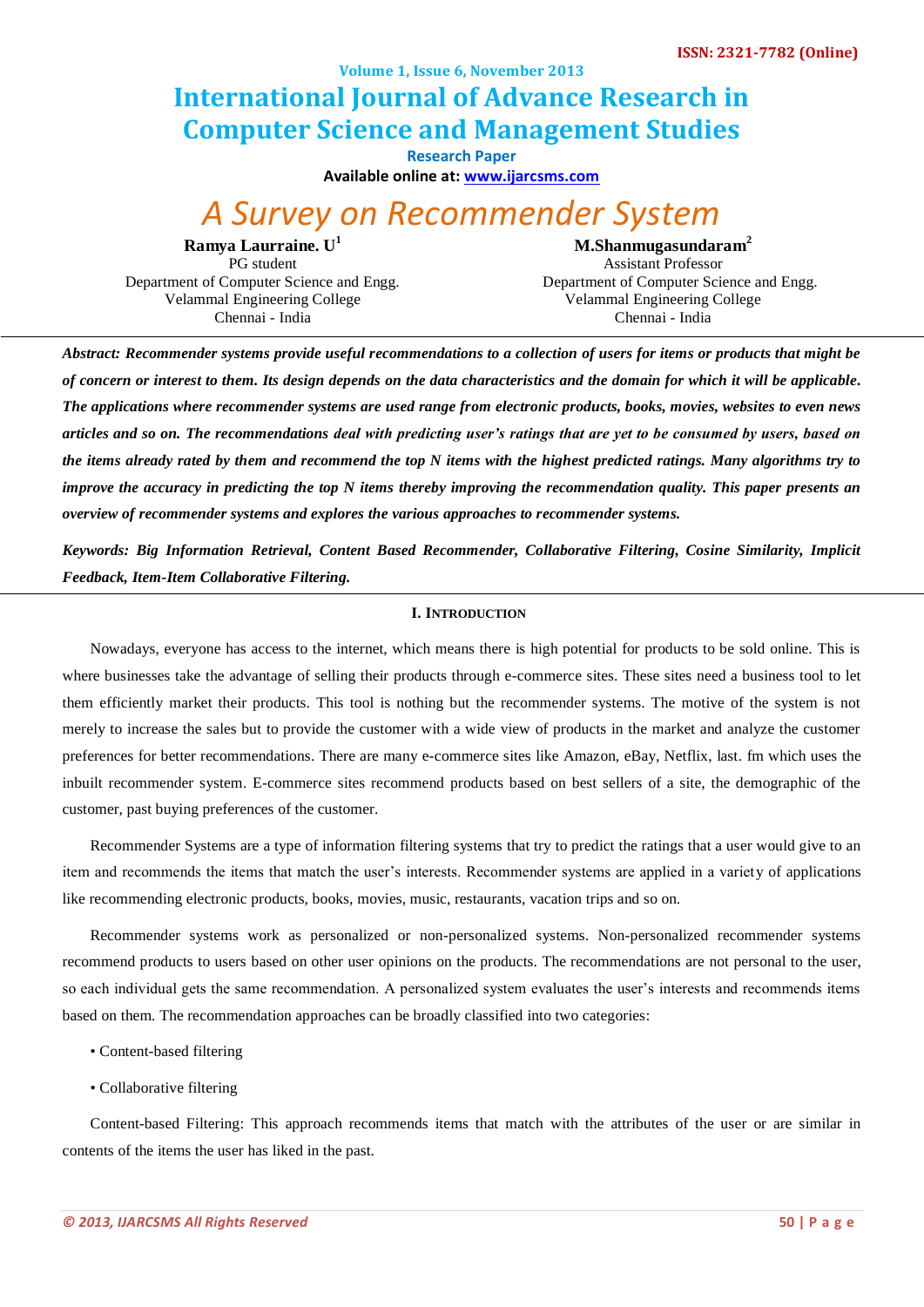Collaboration Filtering: This approach recommends items based on tastes and preferences of similar people/similar items. Amazon.com uses an algorithm based on item-based collaborative filtering to make their recommendations [1].

 Recommendation systems are evolving such that it tries to improve its accuracy in recommending items that exactly match the user's needs. The huge amount of information on the Internet and the increase in web users are some of the key challenges in recommender systems. These recommender systems are improving in the algorithms they use to produce accurate recommendations while handling the huge number of products and participants in the system.

# **II. ARCHITECTURE OF A RECOMMENDER SYSTEM**

There are three steps to making a recommendation system (Fig. 1):

STEP 1: This step deals with learning the user's interest. The user profile of the customer is built on implicit/explicit feedback. Implicit feedback is captured from the user's browsing behaviour, clicks, buying items and dwell time and so on. Explicit feedback is got from explicit ratings, votes, likes/dislikes. In content based filtering the items are modelled as a vector of attributes or keyword tags and the user preferences are built on those attributes.

STEP 2: Once the ratings are collected and formed as a user rating matrix, the prediction of the value of the Unrated items are done by information filtering techniques such as content based filtering or collaborative filtering or even a hybrid approach.

STEP 3: Recommendation ranking takes the estimated rating value of the items, ranks them given a threshold and recommends the items to the active user.



Fig. 1 A simple architecture of a recommender system

#### **III. APPROACHES TO A RECOMMENDER SYSTEM**

There are three main approaches to a recommender system.

- Content Based Recommenders
- Collaborative Filtering Recommenders
- Hybrid Approach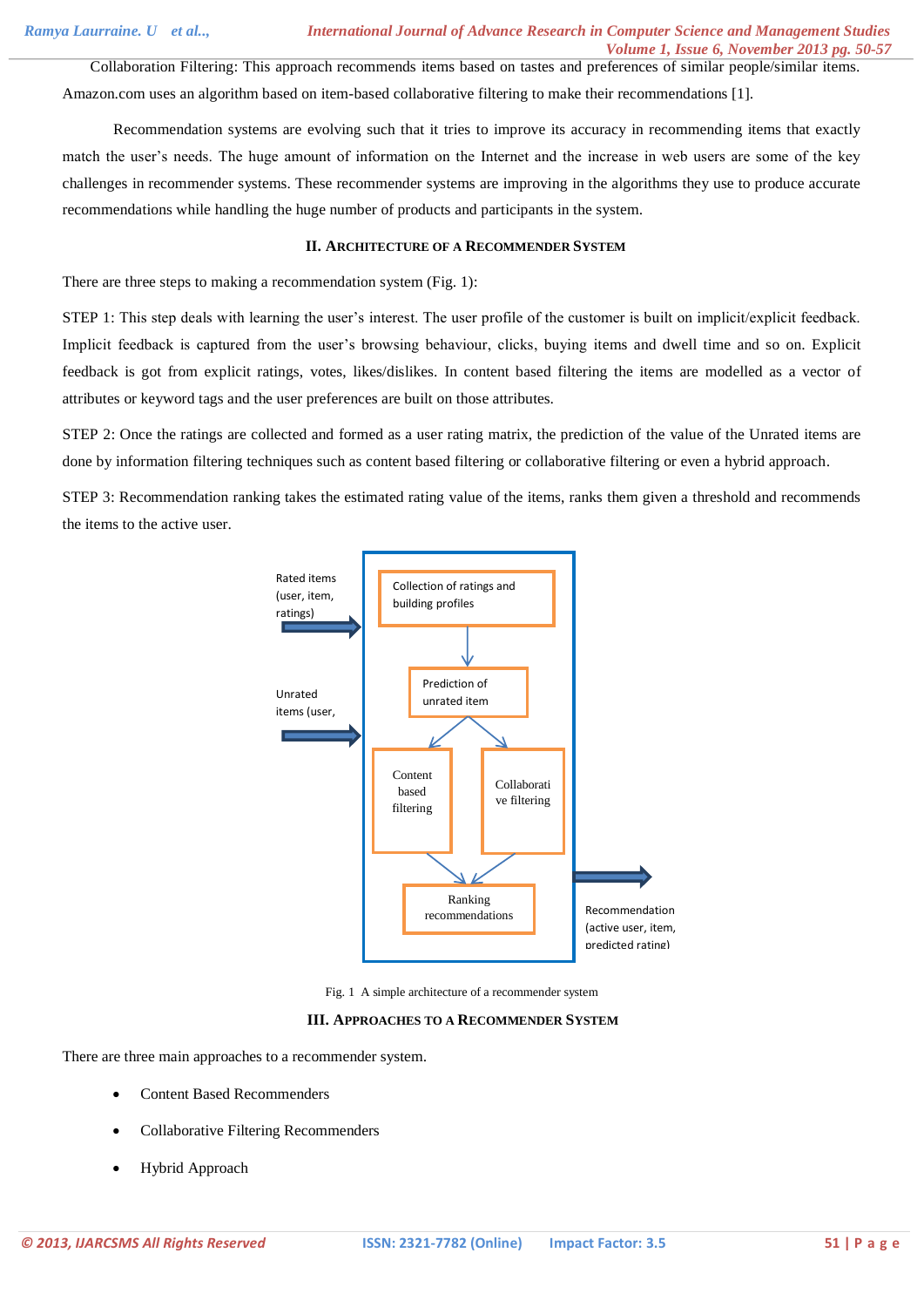#### *A. Content Based Recommenders*

 Content Based Filtering refers to algorithms that try to recommend items that are similar to those a user liked in the past. The key is to model the items to relevant attributes and model the user preferences by these attributes. Much research in this area has focused on recommending items with textual content such as web-pages, books, and movies. It compares the content of the item with the content that interests the user. The content of each item is represented as a set of terms, basically the words that occur in a document. The user profile is also represented by the same terms and dynamically changed based on the content of items which have been seen by the user. Similarity measures are then used to match the user profile with the item profile and matched items are recommended to the customer.

 An example of content based system (fig. 2)'The Krakatoa chronicle' [6], which was the first web newspaper, a highly interactive and a personalized newspaper on the World Wide Web. It creates columns of news collected from several news sites dynamically. Each article is converted to term vectors by TF-IDF (Term Frequency – Inverse Document Frequency) weighting. User profiles are also maintained same as news articles vectors. Based on the feedback from the user, the weight of the user vector is adjusted. This system uses both explicit feedback as well implicit feedbacks from the user.



Fig. 2 Krakatoa Chronicle - An example of content based recommender [6]

 Relevance feedback [11] is a useful feature of information retrieval systems, where the feedback from the initial results of the query is used to improve the subsequent results. Explicit feedback is where the users have to manually assign explicit ratings, votes, likes etc. Implicit feedback is inferred from user behavior, such as time spent on viewing an item, clicks on an item, scrolling and so on.

 Newsweeder [2] a netnews-filtering system recommends news articles to the user based on the user profile learned from the ratings of news articles by the user. It uses the learning method: TF-IDF weighting, where documents in each rating category are modeled into TF-IDF word vectors. Once the item profile and user profile is created, the profiles are matched using cosine similarity. Profiles which have measured close to 1 are considered to be very similar and items with measures close to 0 are considered as dissimilar items.

 *1) TF-IDF (Term frequency-Inverse Document Frequency):* The TF-IDF is an information retrieval technique to obtain the importance of a word in a related document.

 $TF-IDF = tf \times idf$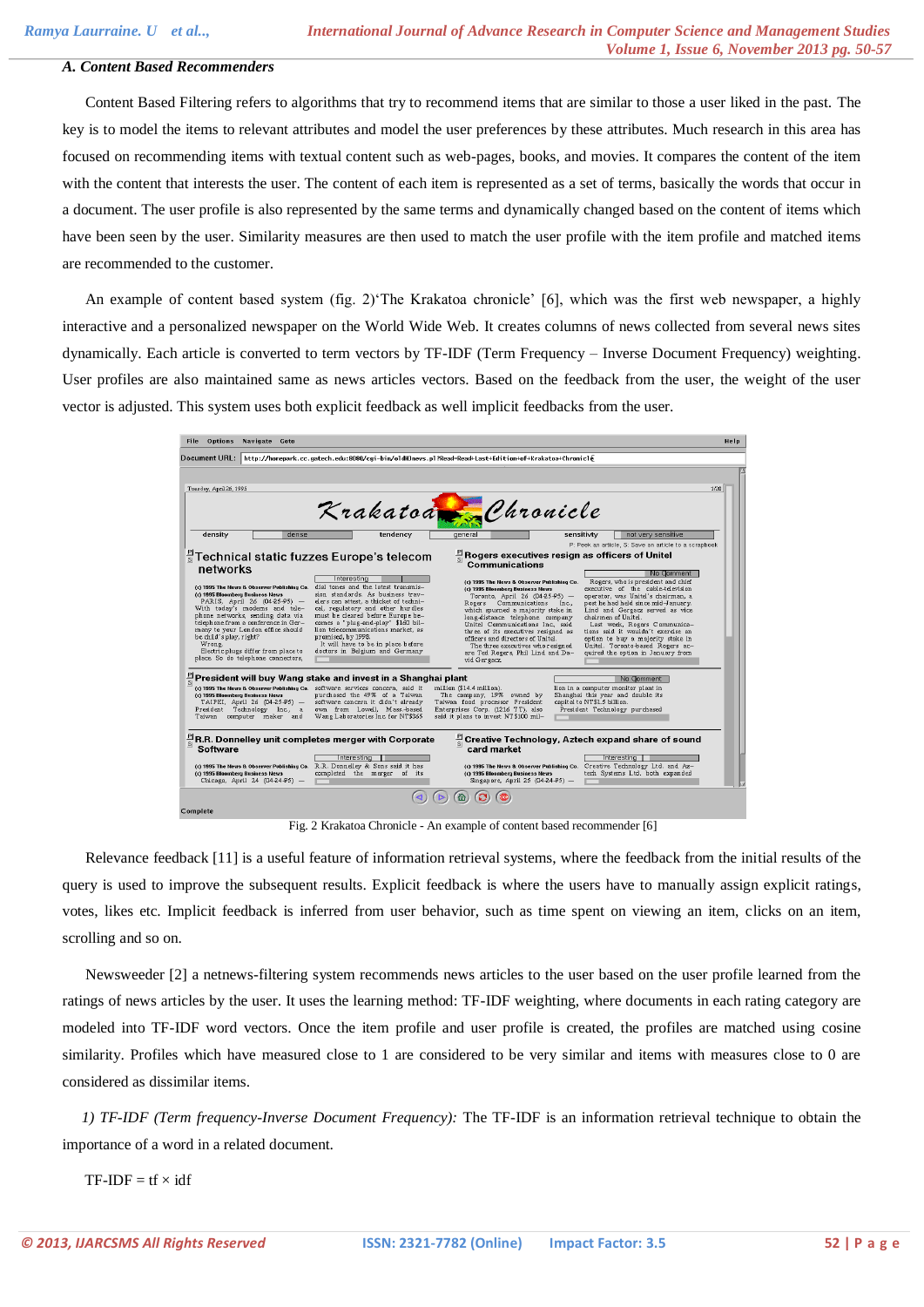Where, tf (term frequency) represents the frequency of a term within the document. The larger the frequency the greater the TF-IDF weight and idf (inverse document frequency) represents how rare is the term in the collection of documents.

 *2) Cosine Similarity:* A measure [3] to compute the similarity between two vectors, and measures the cosine of the angle between them. The equation for cosine similarity is given below:

$$
Cosine(A, B) = \frac{\sum_{i=1}^{n} A_i * B_i}{\sqrt{\sum_{i=1}^{n} (A_i)^2} * \sqrt{\sum_{i=1}^{n} (B_i)^2}}
$$

Where, A and B are two vectors which represents two items in the m dimensional space. The numerator represents the dot product between the two vectors and the denominator is a product of their Euclidean distance [10]. The cosine of the angle between the vectors that represent two items is their similarity. The smaller the angle, the closer are the two vectors.

 Other sophisticated methods such as Bayesian classifier, nearest neighbor, neural networks [4] called as model based approaches are also used to estimate the probability of a document being liked. Web pages are represented as their feature vectors and given as input to the classifier, which labels these pages with the relevant classes and later matches it to the interests of the users. This system defines a software agent called syskill & webert that learns from the user feedback and tries to recommend other pages. In this system, experiments were conducted using different classification algorithms and accuracy was noted. Bayesian classifier seemed to perform well than the other algorithms.

Some drawbacks of content based filtering is the overspecialization, where items recommended strictly match to the user profile which narrows down the interests of the user. Another is the New User problem, where items cannot be recommended to new users who do not have a profile set. So, accurate recommendations cannot be given to new users.

#### *B. Case Based Recommender*

It is a form of content based recommender [7]. It is best suited for product recommendation domains where each product is described in terms of a well defined set of features (e.g., price, colour, brand, etc.). Case-based reasoning system uses a database of past experiences used in solving problems as its problem-solving expertise. Each case consists of a specification part which defines the problem and a solution part, giving a solution to the problem. Whenever a new problem emerges, the cases from the database are analyzed and the specification which is similar to the current problem is retrieved along with its solution to solve the new problem. Fig. 3 shows a simple form of the case based recommendation system. Based on the target user's query, using the similarity knowledge, matching products are retrieved from the case base, ranked and given as a recommendation to the user.



Fig. 3 Case based recommendation system [7]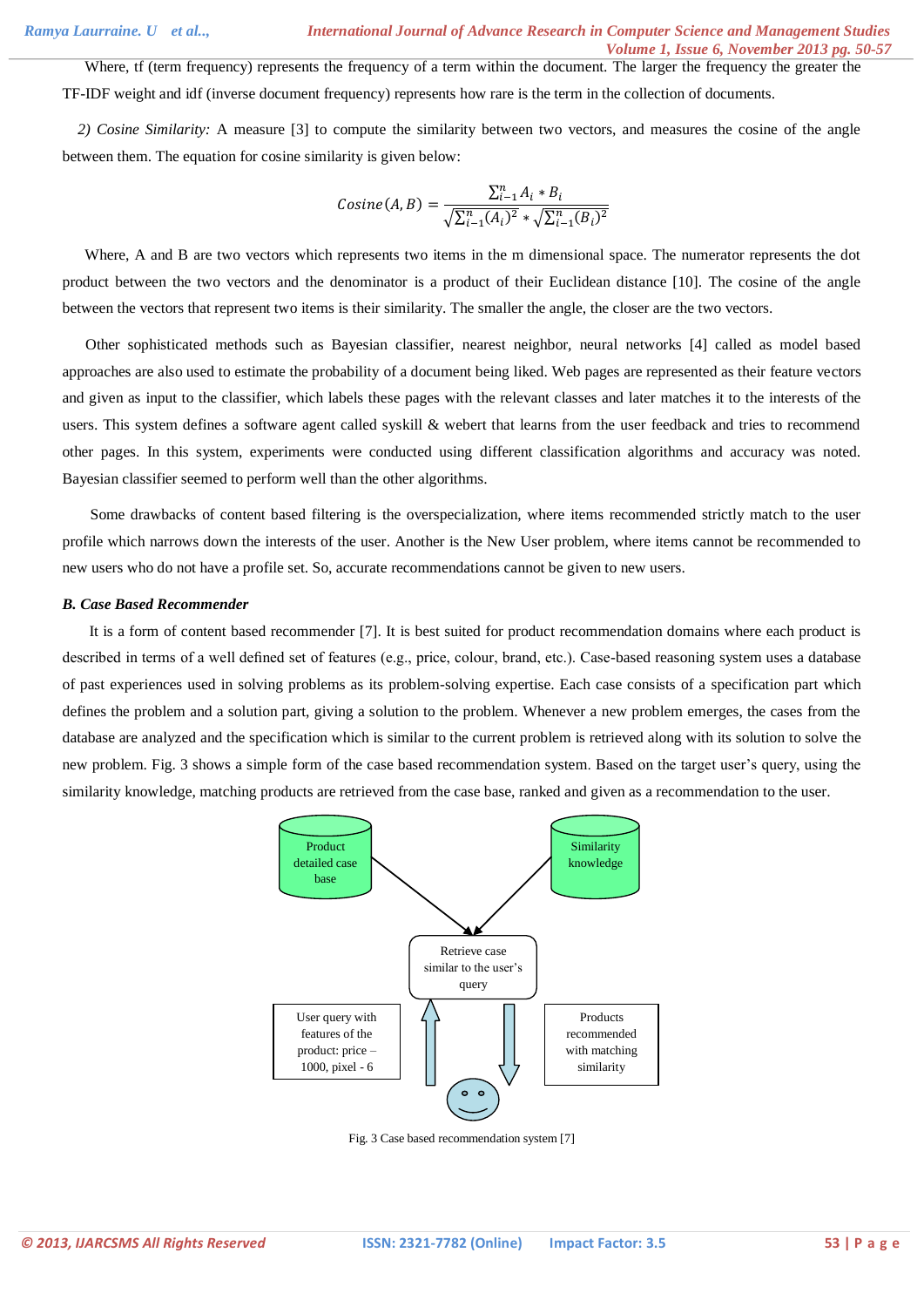# *C. Collaborative Filtering*

 In general, Collaborative Filtering (CF) is an information filtering process using techniques involving collaboration among multiple agents, data sources, etc. Applications of collaborative filtering involve very large data sets. These techniques have been applied to many different kinds of data including: sensing and monitoring data, such as in mineral exploration [13], environmental sensing over large areas, financial data integrating many financial sources, electronic commerce and web applications where the focus is on user data. In recommender system, collaborative filtering is a method of making automatic predictions about the interests of a user by collecting preferences or taste information from many users (collaborating). Collaborative filtering methods are based on collecting and analyzing a large amount of information on users' behaviors and preferences and predicting what users will like based on their similarity to other users. It works by collecting user feedback in the form of ratings for items in a given domain and exploiting similarities in rating behavior among several users in determining how to recommend an item.

 The collaborative filtering process is shown in fig. 4. The user ratings on items are represented as a ratings matrix. Each rating is within a numerical scale, say 1-5. The CF algorithm uses this rating matrix as the input and performs prediction for the unrated items. Once predictions are done, the items are ranked and recommended to the user.



Fig. 4 Collaborative Filtering Process [3]

There are two types of collaborative filtering:

- 1. User-User Collaborative Filtering
- 2. Item-Item Collaborative Filtering

*1) User-User Collaborative Filtering:* This approach is also called as Neighborhood based approach. In this approach, a subset of users is selected based on their similarity to the active user. The selected user ratings are obtained, using which a prediction for the active user is made by calculating a weighted average of these ratings. These types of techniques use the similarity measures to find similarity between users and predict the ratings of the unseen items based on the similarity and recommend these items ranked from highest priority to lowest priority. Some of the similarity measures used is cosine similarity, Pearson correlation measure and so on. Figure 5 shows an approach to User Based CF using KNN algorithm.

User based algorithms are efficient as they provide recommendations that tries to match items related to the user. But these algorithms suffer from certain drawbacks. The number of users and items in major e-commerce website are very large. Most of the users however, rate only a small portion of the total items available. Even very popular items are rated by only a few of the total number of users. This means that the user-item matrix is very sparse because of which it is possible that the similarity between two users cannot be defined thus making the algorithm incapable of giving accurate recommendations. This is one of the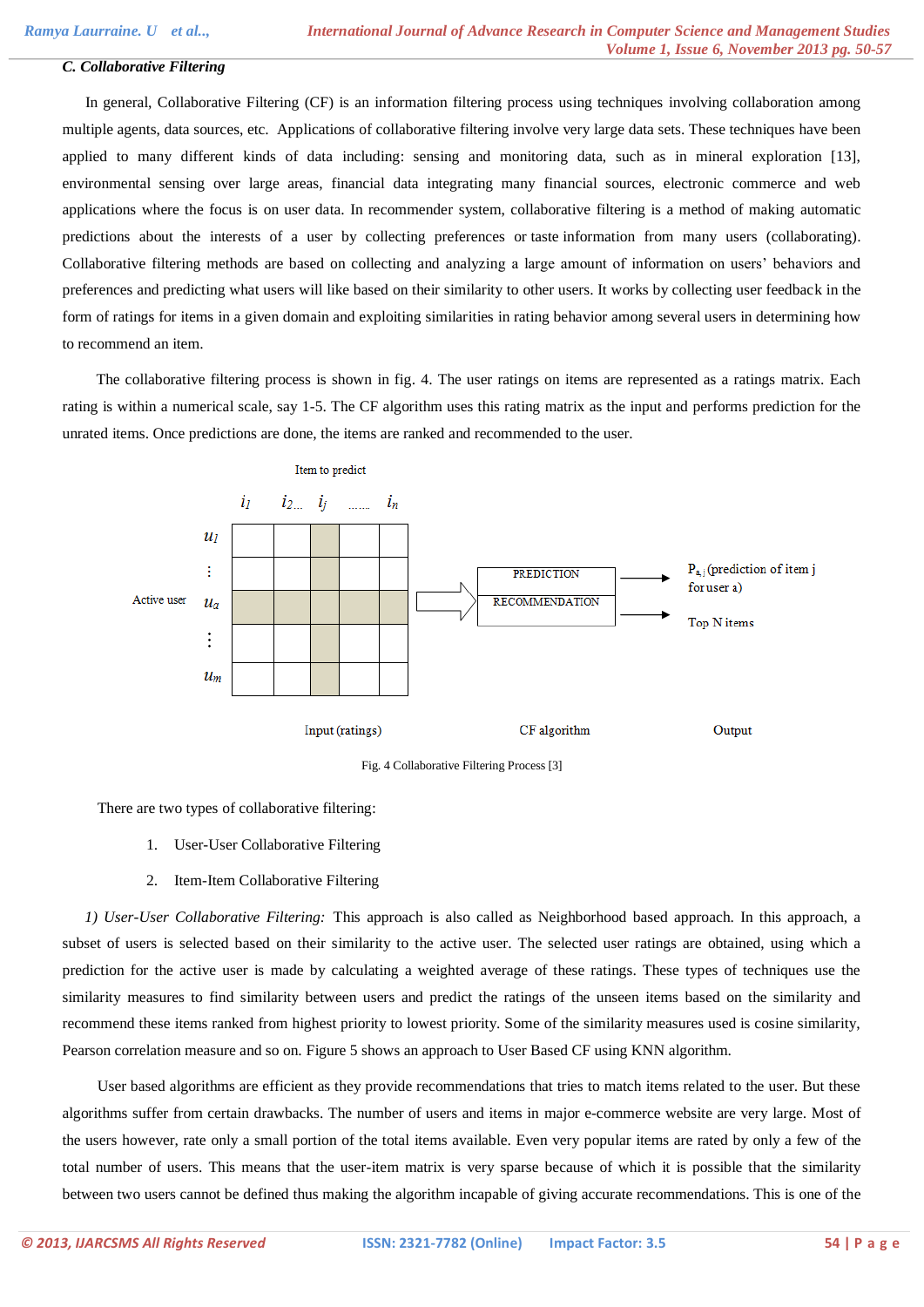drawbacks called the data sparsity problem which is common in collaborative filtering. Another problem is scalability, where finding optimal clusters of users over large datasets is impractical. Most user-based recommenders use various forms of greedy cluster generation algorithms such as Lazy learner k-nearest neighbours [9]. These cluster generation algorithms require a lot of computations that grow linearly with the numbers of users and cannot be precomputed because users and items are changing over time in the database. So user-based algorithm does not scale well and are not suited for large databases of users and items.



Fig. 5 A general approach to User-based KNN Collaborative filtering

*2) Item-Item Collaborative Filtering:* The scalability problem is well overcome by this approach. Item-Item collaborative filtering, looks into the set of items the active user has rated  $\&$  computes how similar they are to the target item. From these results, the k most similar items are selected. A weighted average on the target user's ratings on the most similar items is done to make the prediction. Similarity between the items is computed using adjusted cosine similarity [3], correlation based similarity and other measures. One famous recommender system that uses item centric collaborative filtering is the one inbuilt in Amazon shopping website. Amazon.com uses recommendation algorithms to personalize its Web site for each customer's interests. It has customized its browsing page to concentrate on customers who return for more purchases. Figure 6 shows one of the recommendations used in Amazon.com. It builds a product-to-product matrix and computes the similarity between each pair [1]. Then finally it matches with the user data and recommends the items.

Customers Who Bought This Item Also Bought



> Jeff Kinney

Hardcover

\$12.08 Prime

 $\boldsymbol\zeta$ 



The Third Wheel (Diary of a Cabin Fever (Diary of a Wimpy Kid, Book ... Wimpy Kid, Book 6) > Jeff Kinney ★★★★★ (3,182) **\*\*\*\*** (800) Hardcover \$11.16 /*Prime* 



Big Nate: I Can't Take It! > Lincoln Peirce ★★★★★ (12) Paperback \$8.49 Prime



The House of Hades (Heroes of Olympus, ... > Rick Riordan \*\*\*\*\*\*\*(1,613) Hardcover \$11.32 Prime

The Ugly Truth (Diary of a Wimpy Kid, Book 5) > Jeff Kinney

\*\*\*\*\*\* Hardcover \$11.19 Prime



The Wimpy Kid Do-It-Yourself Book .. > Jeff Kinney **\*\*\*\*\*** (174) Hardcover \$10.44 Prime

# Fig. 6 Amazon.com recommendation [12]

Slope one is a family of item based collaborative filtering algorithms introduced in a research paper by Daniel Lemire and Anna Maclachlan in the year 2005. The slope one predictors are of the  $f(x) = x+b$ . It finds the average difference between the ratings of one item and another for users who rated both. These algorithms are efficient and easy to implement. They also support both online queries and dynamic updates, making them good candidates for real-world systems [8]. One of the drawbacks of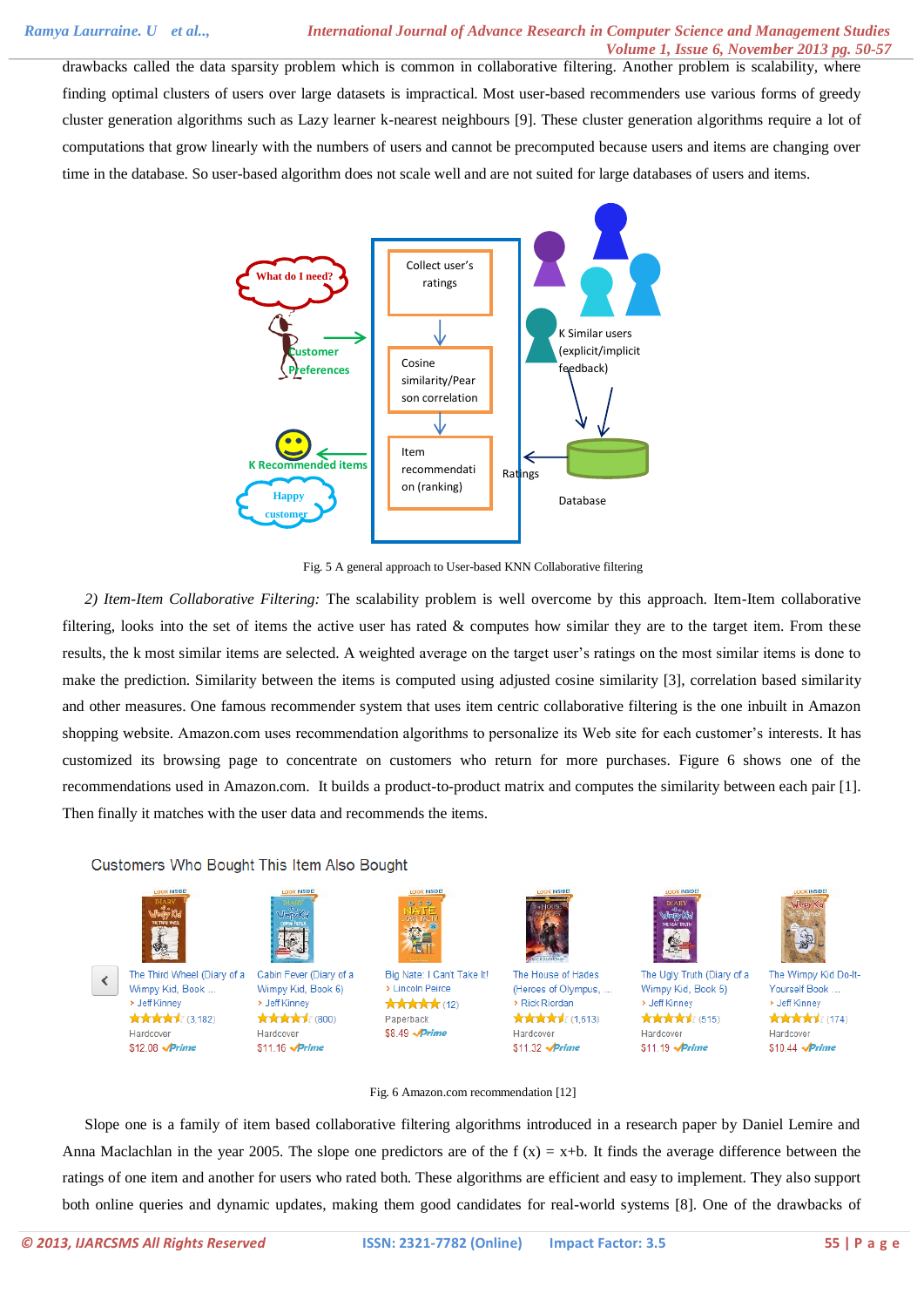slope one algorithm is that sometimes the prediction of certain items would be biased towards largely rated items. To overcome this, the weighted slope one algorithm was defined. The prediction of item j by user u of the weighted slope one is given below:

$$
p(u)_j = \frac{\sum_{i \in S(u)-j}(dev_{ij} + u_i)c_{ij}}{\sum_{i \in S(u)-j} c_{ij}}
$$

Where *devij*represents the average deviation of item i with respect to target item j, *Cij* represents the number of users who rated both item i and item j,  $U_i$  is the target user's rating of item i. Its accuracy was measured by conducting experiments taking other CF based measures like Bias from Mean, adjusted cosine similarity, Pearson correlation. MAE (Mean Average Error) was used as the evaluation metric to obtain the accuracy of the algorithm. It was found that the basic SLOPE ONE scheme had a higher accuracy than bias from mean. However, Weighted slope one showed a relative accuracy of 1.98 vs. 1.94 with Pearson correlation and a better accuracy of 1.98 vs. 2.09 to adjust the cosine similarity on EachMovie dataset [8].

One problem with the item-item CF algorithm is the early rater problem. Collaborative filtering systems are mostly unable to provide recommendations for new items since there are no user ratings for these new items on which to base a prediction. Even if these items start receiving ratings, it will take some time before the item has enough ratings in order to use them to make accurate recommendations. Likewise, recommendations will also be inaccurate for new users who have rated few items.

#### *D. Hybrid Approaches*

Combination of collaborative filtering and content-based filtering as hybrid approach is becoming a way of information filtering. The hybrid approach suggests that using both methods it is possible to overcome each other's shortcoming and make the recommendation process better. Fab [5] a recommendation system combines both content and collaborative technique. It enables users to sift through the huge amount of information in the World Wide Web. It uses a framework involving separate agents to handle the individual user profile as well as the collective topic profile. The collaborative approach shares the high rated user profiles with other users and the content based approach tracks the user's interest to match web pages. Relevance feedback is used to modify the user profile as well as the topic profile. This system was able to overcome the two scaling problems, which is the increase in the number of users and the documents to be matched. Experimental results using Fab-hybrid system achieved high accuracy.

#### **IV. CONCLUSION**

Recommendation systems have significantly grown by using various techniques to boom the industrial growth. They are powerful tools for marketing of products by e-commerce sites to increase their sales. This paper presents a survey on the various techniques and how each of it has its own benefits and limitations. The content based recommenders are suitable for recommending products with descriptions. New item problem in collaborative filtering is overcome by content based filtering. Collaborative filtering provides good recommendations by considering the preferences of other users. User based CF algorithm are not as scalable as Item based CF algorithm. Hybrid approaches combine content based features and collaborative features to overcome the drawbacks of each other. This paper also discussed how various applications like Amazon.com uses the recommendation techniques. Performance evaluation of collaborative filtering methods was also discussed which used MAE as the accuracy metric. Thus it can be seen how recommender systems are evolving in its techniques to try to improve its accuracy to provide useful and meaningful recommendations to the user.

### **References**

- 1. G. Linden, B. Smith and J. York," Amazon.com Recommendations: Item-to-Item Collaborative Filtering", IEEE Internet Computing, pp. 76-80, Jan. /Feb, 2003.
- 2. K. Lang, "Newsweeder: Learning to Filter Netnews", Proc. 12th Int.Conf. Machine Learning, 1995.
- 3. B. Sarwar, G. Karypis, J. Konstan and J. Riedl, "Item-Based Collaborative Filtering Recommendation Algorithms", Proc. 10th Int. WWW Conf., 2001.